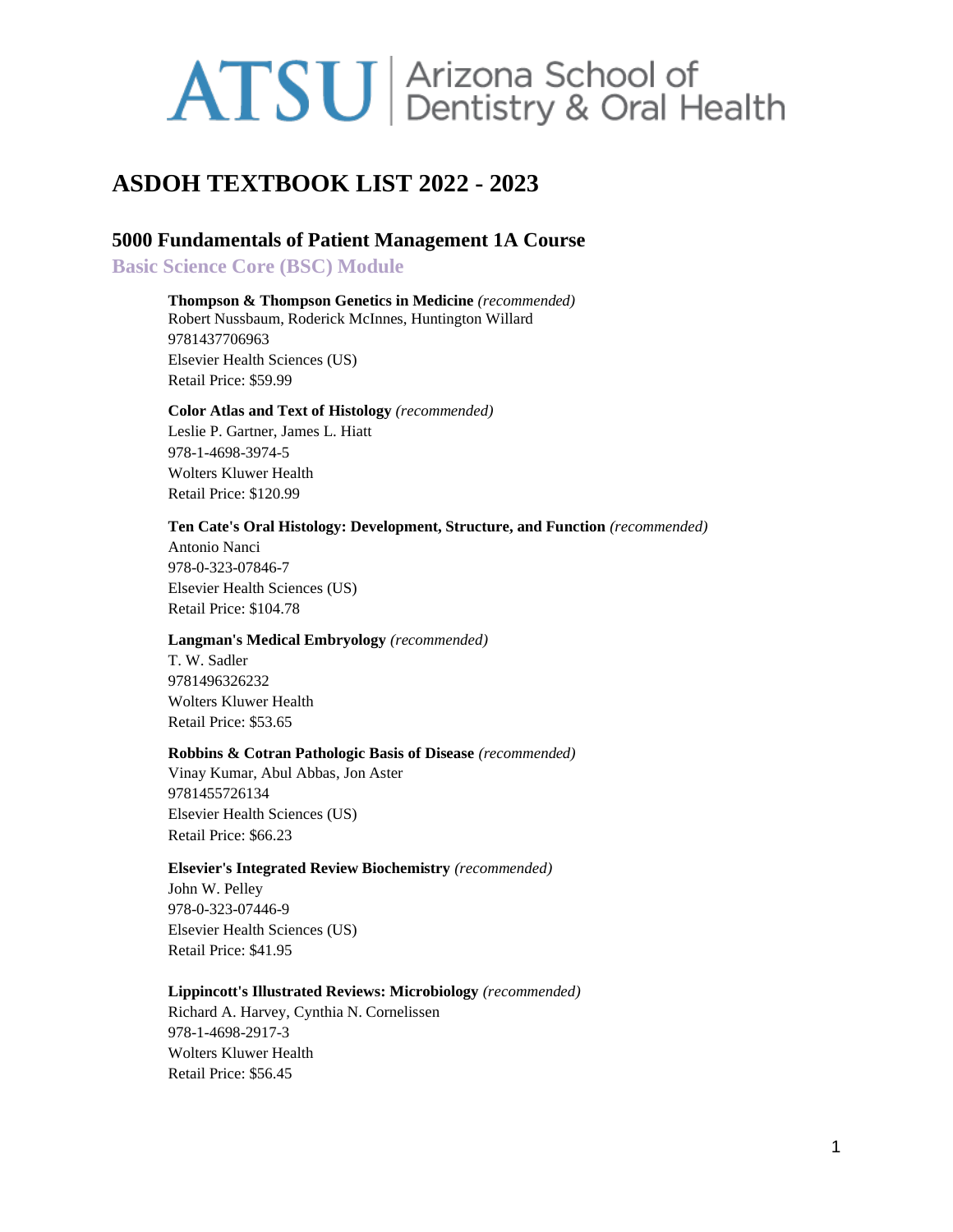#### **Essentials of Microbiology for Dental Students** *(recommended)*

Jeremy Bagg 0-19-856489-9 Oxford University Press Retail Price: \$64.98

## **Biochemistry** *(recommended)*

John L. Tymoczko, Jeremy M. Berg, Lubert Stryer 978-1429276351 Palgrave MacMilliam Retail Price: \$21.00

### **Pharmacological Basis of Therapeutics** *(required)*

Gilmen and Goodman 978-0071624428 McGraw Hill Retail Price: \$153.99

## **Pharmacology and Therapeutics for Dentistry** *(required)*

John A. Yagiela 978-0-323-05593-2 Elsevier Health Sciences (US) Retail Price: \$129.00

## **Oral and Maxillofacial Pathology** *(recommended)*

Angela Chi, Brad Neville, Douglas Damm, Carl Allen 9781455770526 Elsevier Health Sciences (US) Retail Price: \$178.00

### **Color Atlas of Clinical Oral Pathology** *(recommended)*

Brad W. Neville 0-683-30208-6 PMPH-USA, Ltd. Retail Price: \$20.04

# **Endocrine Module**

**Physiology** *(recommended)* Linda Costanzo 9780323511896 Elsevier Health Sciences (US) Retail Price: \$59.99

# **Head and Neck Anatomy I Module**

**The Anatomical Basis of Dentistry** *(recommended)* Bernard Liebgott 978-0-323-06807-9 Elsevier Health Sciences (US) Retail Price: \$88.95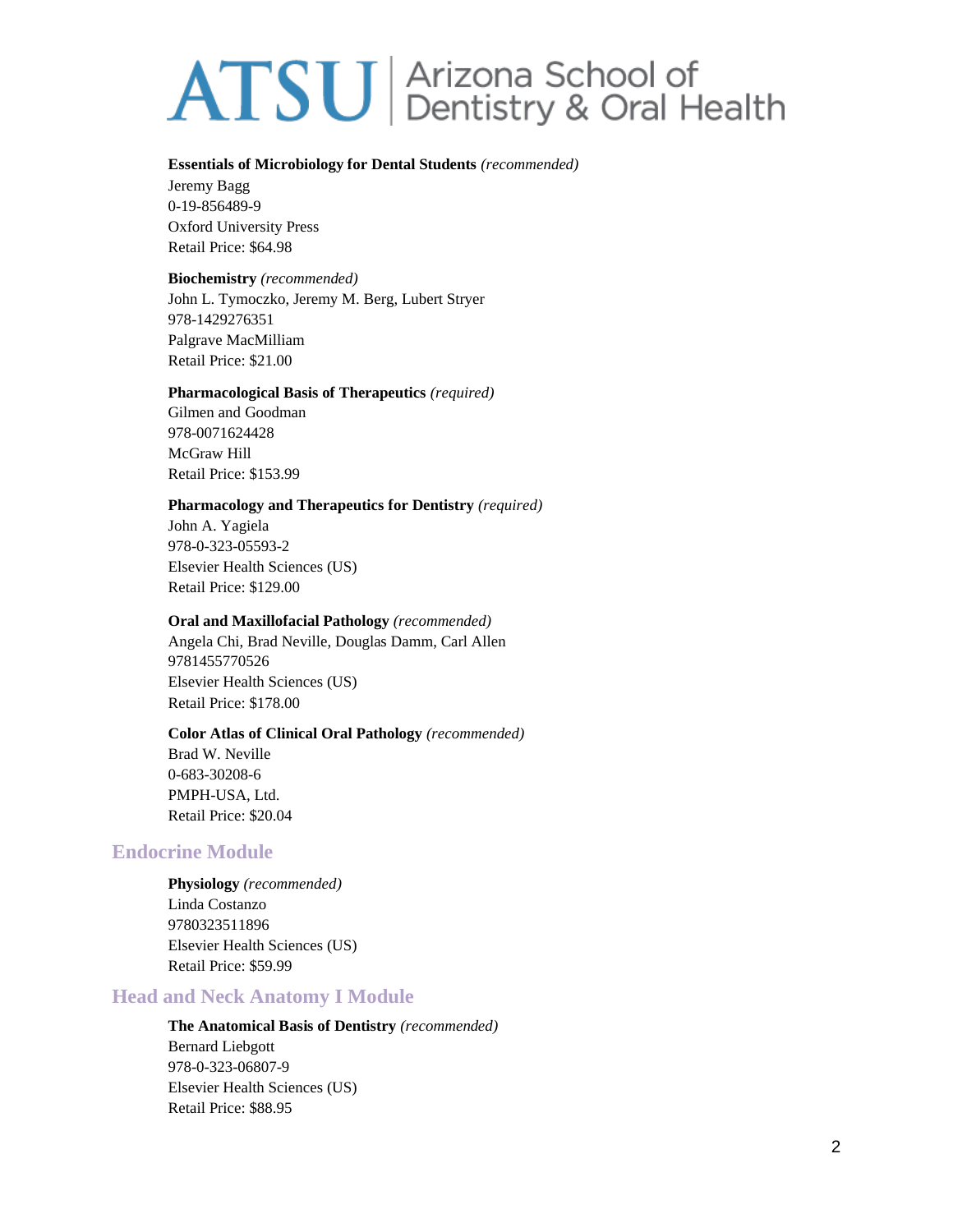#### **Netter's Head and Neck Anatomy for Dentistry** *(recommended)*

Neil S. Norton 9781455728275 ICON Retail Price: \$43.19

# **Musculoskeletal Module**

**Atlas of Human Anatomy** *(recommended)* Frank Netter 9781455704187 Elsevier Health Sciences (US) Retail Price: \$78.84

# **5001 Fundamentals of Patient Management 1B Course**

# **Cardiology Module**

**Cardiopulmonary Physiology** *(recommended)* Daniel R. Richardson 1-59377-194-0 Hayes Barton Press Retail Price: \$10.34

# **Head and Neck Anatomy I Module**

**The Anatomical Basis of Dentistry** *(recommended)* Bernard Liebgott 978-0-323-06807-9 Elsevier Health Sciences (US) Retail Price: \$88.95

### **Netter's Head and Neck Anatomy for Dentistry** *(recommended)*

Neil S. Norton 9781455728275 **ICON** Retail Price: \$43.19

# **Nervous System Module**

**Neuroanatomy E-Book** *(recommended)* A R Crossman 978-0-7020-3086-4 Elsevier Limited (UK) Retail Price: \$49.99

**Nolte's The Human Brain: An Introduction to its Functional Anatomy** *(recommended)* Todd Vanderah, Douglas Gould 9781455728596 Retail Price: \$14.74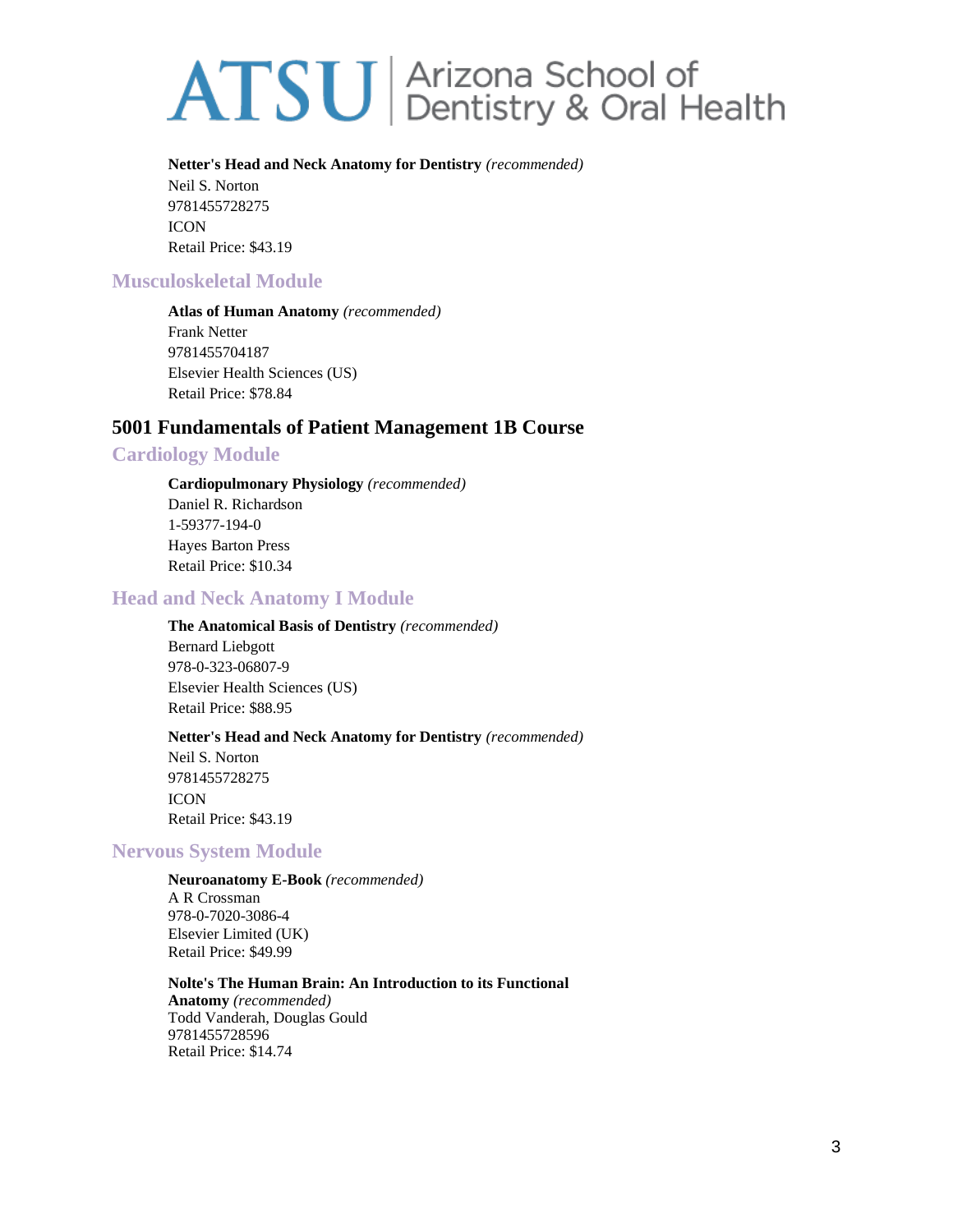# **5100 Clinical Dentistry 1A**

# **Intro to Clinic Module**

**Local Anesthesia for Dental Professionals** *(recommended)* Bassett K, DiMarco, A, & Naughton, D. 978-0133077711

Pearson+3:22H83:15 Retail Price: \$69.32

**Handbook of Local Anesthesia** *(recommended)* Stanley F. Malamed 978-0-323-07413-1 Elsevier Health Sciences (US) Retail Price: \$104.00

# **Occlusion and Articulation**

**Wheeler's Dental Anatomy, Physiology and Occlusion** *(recommended)* Stanley Nelson 9780323263238 Elsevier Health Sciences (US) Retail Price: \$100.00

**Management of Temporomandibular Disorders and Occlusion** *(recommended)*

Jeffrey P. Okeson 978-0-323-08220-4 Elsevier Health Sciences (US) Retail Price: \$89.60

# **Operative Dentistry I Module**

#### **Craig's Restorative Dental Materials** *(recommended)*

Ronald Sakaguchi, John Powers 978-0-323-08108-5 Elsevier Health Sciences (US) Retail Price: \$115.00

#### **Sturdevant's Art and Science of Operative Dentistry** *(recommended)*

Harold Heymann, Edward Swift, Andre Ritter 978-0-323-08333-1 Elsevier Health Sciences (US) List Price: \$159.00

## **Summitt's Fundamentals of Operative Dentistry: A Contemporary Approach** *(recommended)*

Thomas J. Hilton 9780867155280 Quintessence Publishing (IL) Retail Price: \$128.00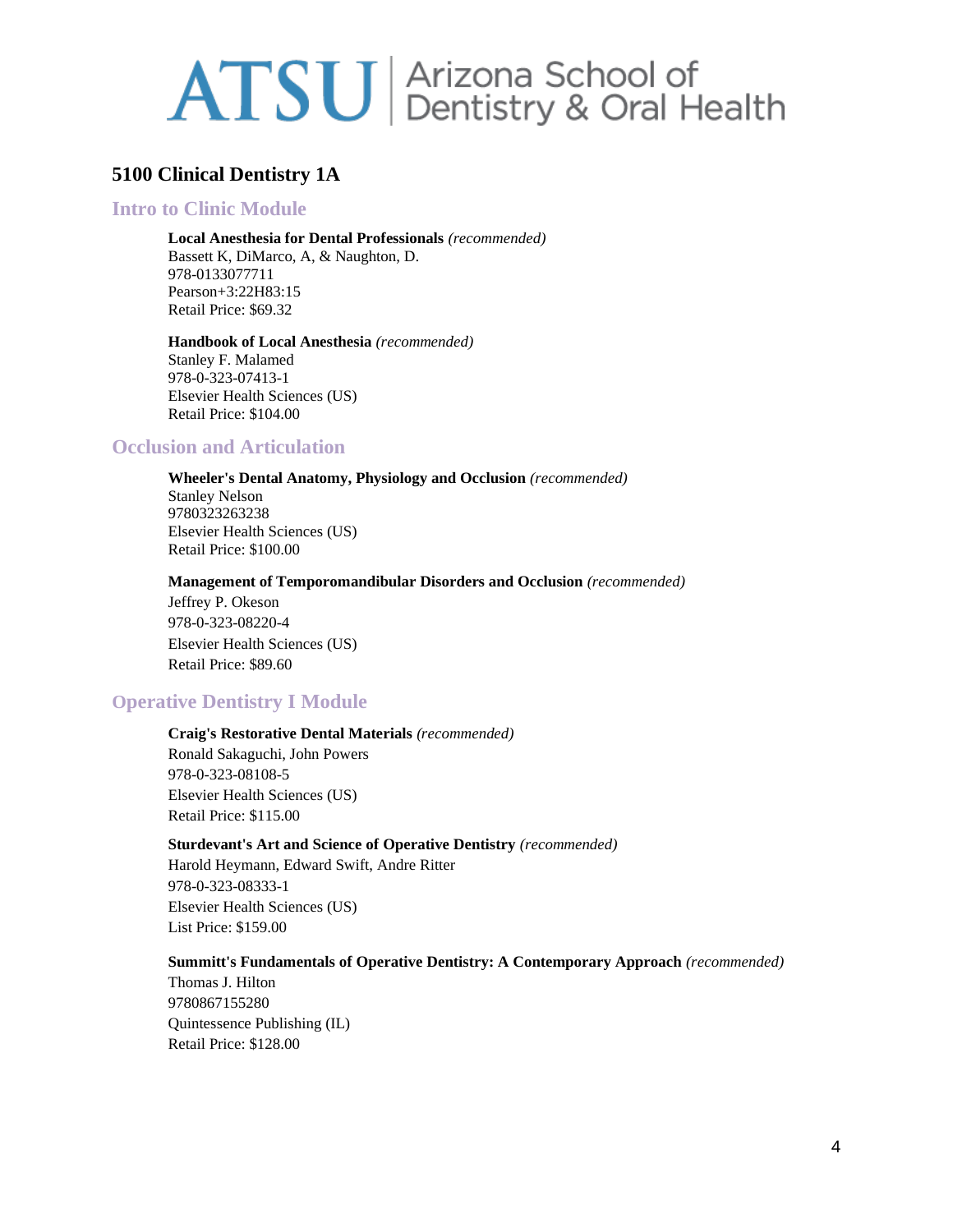# **Periodontics I Module**

**Carranza's Clinical Periodontology** *(recommended)* Michael Newman, Henry Takei, Fermin Carranza 9780323188241 Elsevier Health Sciences (US) Retail Price: \$175.00

# **Intro to Radiology Module**

**Oral Radiology: Principles and Interpretation** *(required)* Stuart C. White, Michael J. Pharoah 9780323096331 Elsevier Health Sciences (US) Retail Price: \$149.00

# **5101 Clinical Dentistry 1B Courses**

## **Intro to Clinic Module**

### **Local Anesthesia for Dental Professionals** *(recommended)*

Bassett K, DiMarco, A, & Naughton, D. 978-0133077711 Pearson+3:22H83:15 Retail Price: \$69.32

# **Handbook of Local Anesthesia** *(recommended)*

Stanley F. Malamed 978-0-323-07413-1 Elsevier Health Sciences (US) Retail Price: \$104.00

# **Operative Dentistry II Module**

# **Craig's Restorative Dental Materials** *(recommended)*

Ronald Sakaguchi, John Powers 978-0-323-08108-5 Elsevier Health Sciences (US) Retail Price: \$115.00

### **Sturdevant's Art and Science of Operative Dentistry** *(recommended)*

Harold Heymann, Edward Swift, Andre Ritter 978-0-323-08333-1 Elsevier Health Sciences (US) List Price: \$159.00

### **Summitt's Fundamentals of Operative Dentistry: A Contemporary Approach** *(recommended)*

Thomas J. Hilton 9780867155280 Quintessence Publishing (IL) Retail Price: \$128.00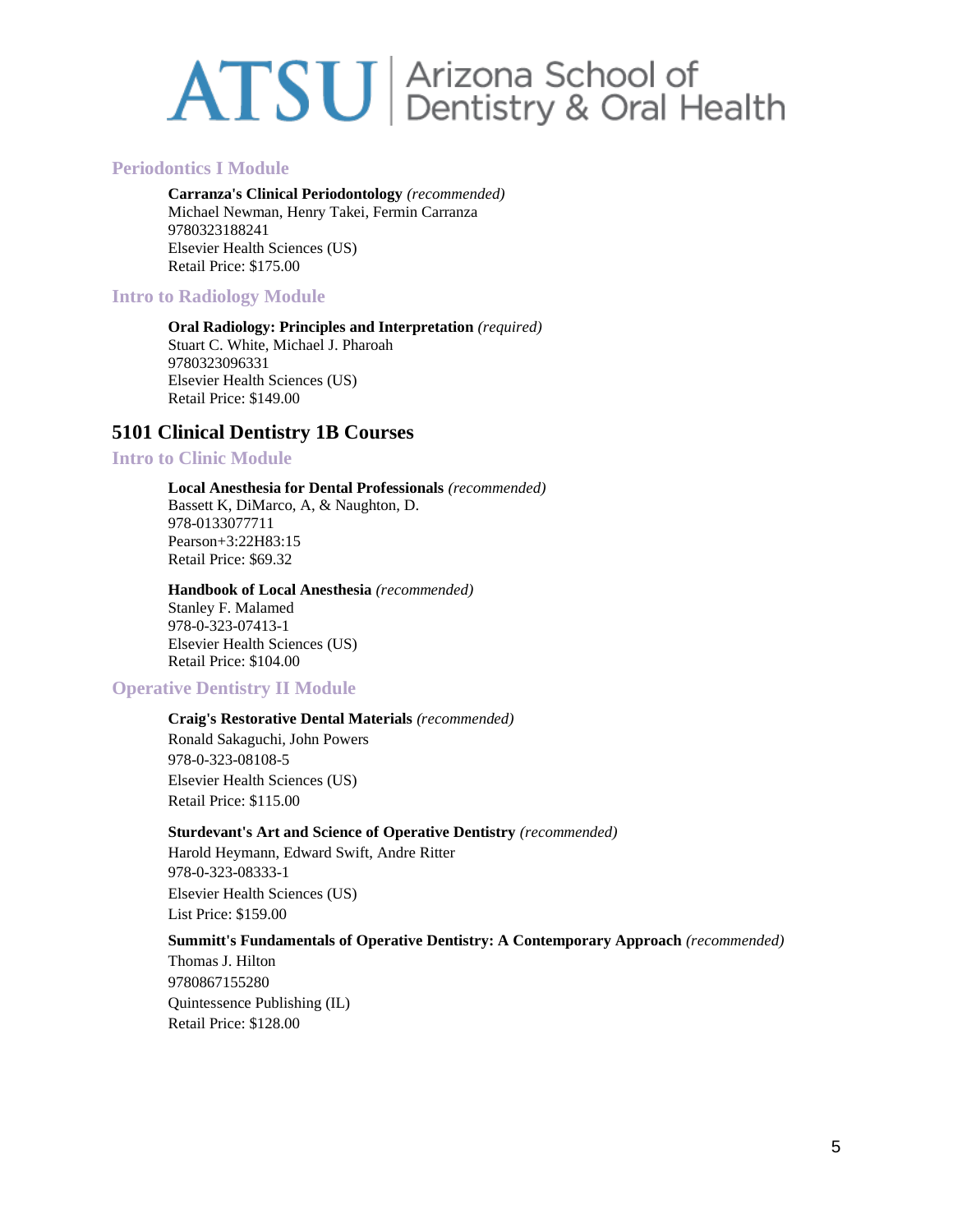# **Perio II Module**

**Carranza's Clinical Periodontology** *(recommended)* Michael Newman, Henry Takei, Fermin Carranza 9780323188241 Elsevier Health Sciences (US) Retail Price: \$175.00

# **Intro to Radiology Module**

#### **Oral Radiology: Principles and Interpretation** *(required)* Stuart C. White, Michael J. Pharoah 9780323096331 Elsevier Health Sciences (US) Retail Price: \$149.00

# **D1 Fixed Prosthodontics Module**

## **Fundamentals of Fixed Prosthodontics** *(recommended)*

Herbert T. Shillingburg, Jr 978-0-86715-636-2 Quintessence Publishing (IL) Retail Price: \$101.00

#### **Contemporary Fixed Prosthodontics** *(recommended)* Stephen Rosenstiel, Martin Land, Junhei Fujimoto 9780323080118 Elsevier Health Sciences (US) Retail Price: \$169.00

# **5200 Community Dentistry 1A**

# **Dentistry in the Community (DIC) Module**

# **Essentials Of Epidemiology In Public Health** *(recommended)*

Ann Aschengrau 9781284045758 Jones & Bartlett Learning Retail Price: \$68.00

**Global Health 101** *(recommended)* Richard Skolnik 9781284024296 Jones & Bartlett Learning Retail Price: \$30.58

# **5201 Community Dentistry 1B**

# **Dentistry in the Community (DIC) Module**

## **Essentials Of Epidemiology In Public Health** *(recommended)*

*Ann Aschengrau* 9781284045758 Jones & Bartlett Learning Retail Price: \$68.00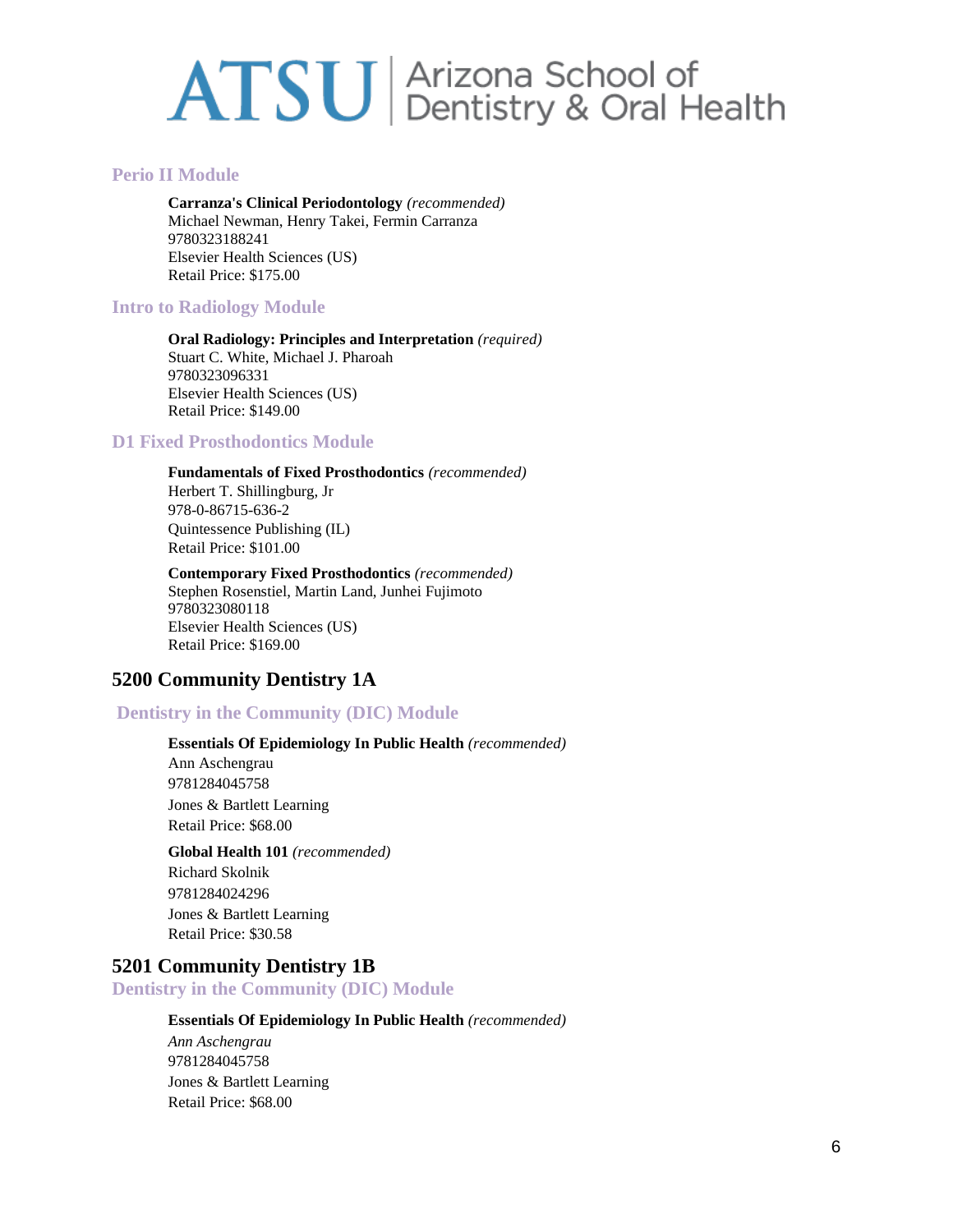#### **Global Health 101** *(recommended)*

Richard Skolnik 9781284024296 Jones & Bartlett Learning Retail Price: \$30.58

# **6000 Fundamentals of Patient Management 2A**

# **Head & Neck Anatomy II Modules**

**The Anatomical Basis of Dentistry** *(recommended)* Bernard Liebgott 978-0-323-06807-9 Elsevier Health Sciences (US) Retail Price: \$88.95

# **Netter's Head and Neck Anatomy for Dentistry** *(recommended)*

Neil S. Norton 9781455728275 **ICON** Retail Price: \$43.19

## **D2 Pharmacology Module**

### **Pharmacological Basis of Therapeutics** *(required)*

Gilmen and Goodman 978-0071624428 McGraw Hill Retail Price: \$153.99

# **Pharmacology and Therapeutics for Dentistry** *(required)*

John A. Yagiela 978-0-323-05593-2 Elsevier Health Sciences (US) Retail Price: \$129.00

# **6001 Fundamentals of Patient Management 2B**

# **Patient Management Cases (PMC) Module**

# **Oral Diagnosis, Oral Medicine, and Treatment Planning** *(recommended)*

Steven L. Bricker 0-8121-1605-4 PMPH-USA, Ltd. Retail Price: \$70.95

#### **Burket's Oral Medicine** *(recommended)* Michael Glick 9781607951889 PMPH-USA, Ltd.

Retail Price: \$38.86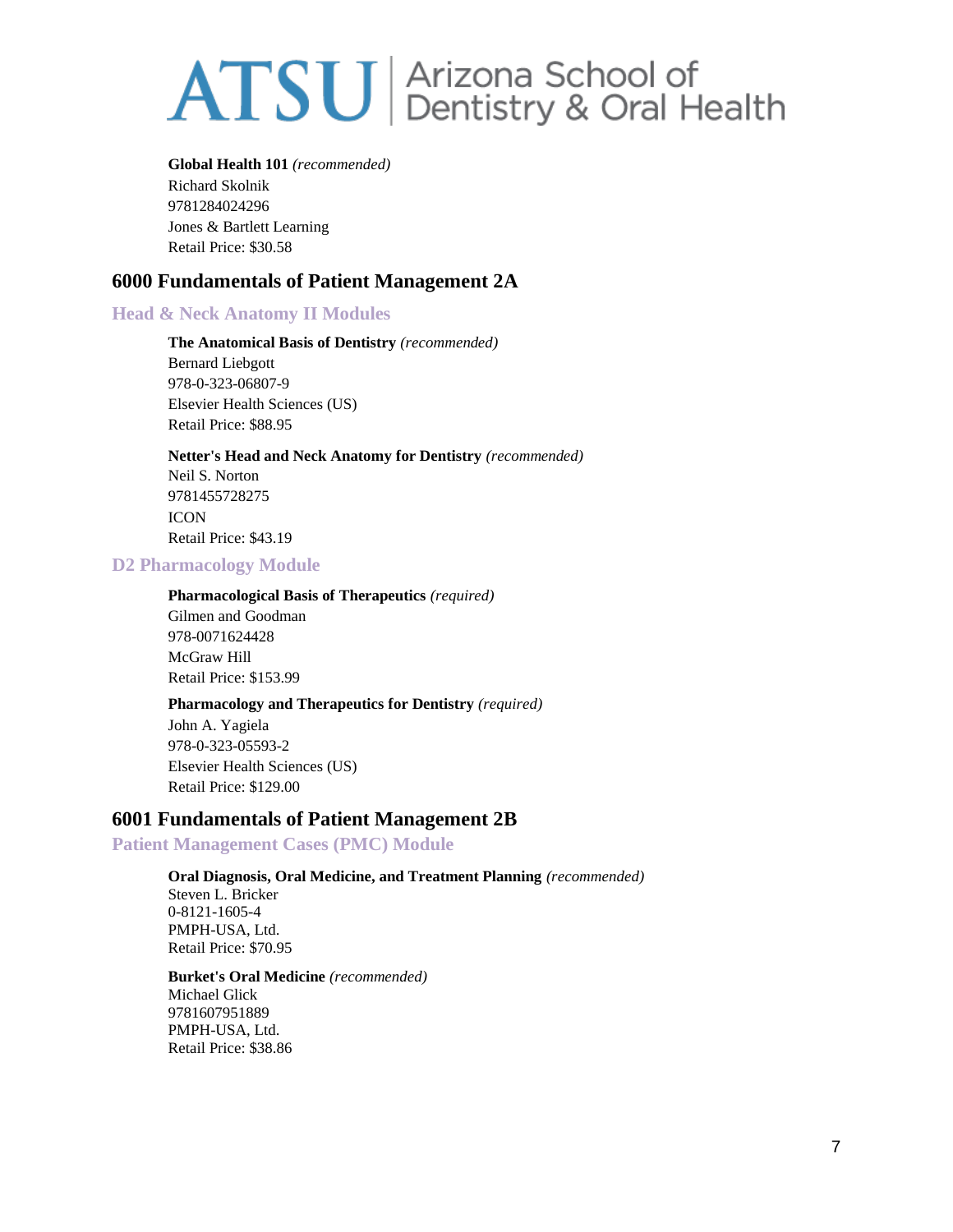#### **Oral and Maxillofacial Pathology** *(recommended)*

Angela Chi, Brad Neville, Douglas Damm, Carl Allen 9781455770526 Elsevier Health Sciences (US) Retail Price: \$178.00

## **Color Atlas of Clinical Oral Pathology** *(recommended)*

Brad W. Neville 0-683-30208-6 PMPH-USA, Ltd. Retail Price: \$20.04

## **Treatment Planning in Dentistry** *(recommended)*

Stephen Stefanac, Samuel Nesbit 978-0-323-03697-9 Elsevier Health Sciences (US) Retail Price: \$78.95

## **Health Behavior Change in the Dental Practice** *(recommended)*

Christoph Ramseier and Jean E. Suvan 9781119946274 Wiley Global Research (STMS) Retail Price: \$50.54

# **6100 Clinical Dentistry 2A**

# **D2 Complete Dentures (CD) Module**

**Contemporary Implant Dentistry** *(recommended)* Carl E. Misch 9780323043731 Elsevier Health Sciences (US) Retail Price: \$143.22

# **D2 Radiology Module**

**Oral Radiology: Principles and Interpretation** *(required)* Stuart C. White, Michael J. Pharoah 9780323096331 Elsevier Health Sciences (US) Retail Price: \$149.00

# **Pediatric Dentistry (Pedo) Module**

### **McDonald and Avery Dentistry for the Child and Adolescent** *(required)*

Jeffrey Dean, Ralph McDonald, David Avery 978-0-323-05724-0 Elsevier Health Sciences (US) Retail Price: \$132.00

**Pediatric Dentistry: Infancy Through Adolescence** *(required)* Paul Casamassimo 978-0-323-08546-5 Elsevier Health Sciences (US) Retail Price: \$29.09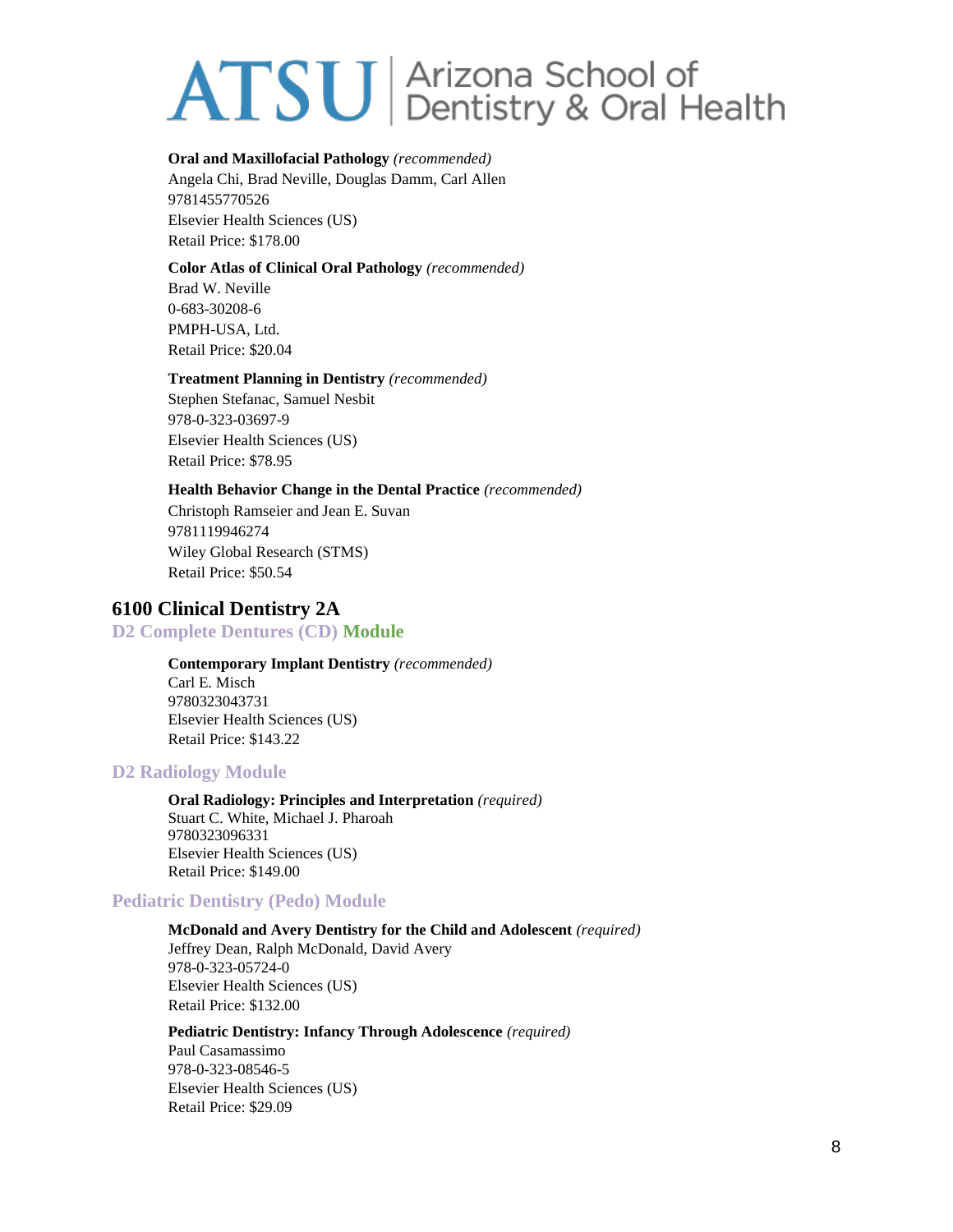# **Oral Maxillofacial Surgery Module**

**Contemporary Oral and Maxillofacial Surgery** *(recommended)* James Hupp, Myron Tucker, Edward Ellis 978-0-323-09177-0 Elsevier Health Sciences (US) Recommended Price: \$37.20

# **Occlusion and Articulation**

**Wheeler's Dental Anatomy, Physiology and Occlusion** *(recommended)* Stanley Nelson 9780323263238 Elsevier Health Sciences (US) Retail Price: \$100.00

#### **Management of Temporomandibular Disorders and Occlusion** *(recommended)*

Jeffrey P. Okeson 978-0-323-08220-4 Elsevier Health Sciences (US) Retail Price: \$89.60

## **Operative Dentistry III Module**

#### **Craig's Restorative Dental Materials** *(recommended)*

Ronald Sakaguchi, John Powers 978-0-323-08108-5 Elsevier Health Sciences (US) Retail Price: 115

### **Sturdevant's Art and Science of Operative Dentistry** *(recommended)*

Harold Heymann, Edward Swift, Andre Ritter 978-0-323-08333-1 Elsevier Health Sciences (US) List Price: \$159.00

#### **Summitt's Fundamentals of Operative Dentistry: A Contemporary Approach** *(recommended)*

Thomas J. Hilton 9780867155280 Quintessence Publishing (IL) Retail Price: \$128.00

## **D2 Fixed Prosthodontics (FPD Lab) Module**

## **Fundamentals of Fixed Prosthodontics** *(recommended)* Herbert T. Shillingburg, Jr 978-0-86715-636-2 Quintessence Publishing (IL) Retail Price: \$101.00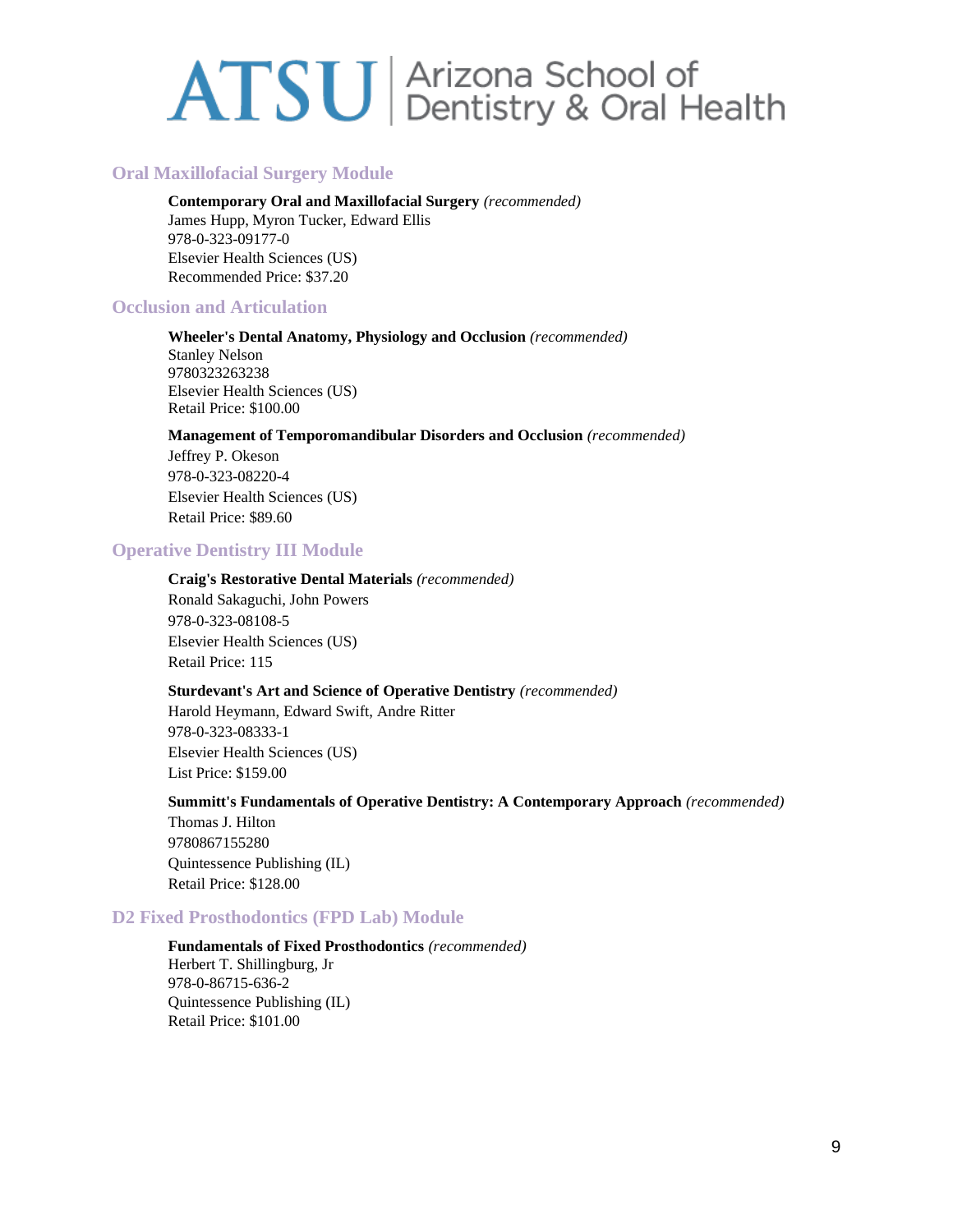# **Endodontics I Module**

**Endodontics: Principles and Practice** *(recommended)* Mahmoud Torabinejad, Ashraf Fouad, Richard Walton 9781455754106 Elsevier Health Sciences (US) Retail Price: \$79.99

### **Cohen's Pathways of the Pulp** *(recommended)*

Kenneth Hargreaves, Louis Berman 9780323096355 Elsevier Health Sciences (US) Retail Price: \$172.90

# **Intro to Clinic & Clinic Transition Module**

## **Local Anesthesia for Dental Professionals** *(recommended)*

Bassett K, DiMarco, A, & Naughton, D. 978-0133077711 Pearson+3:22H83:15 Retail Price: \$69.32

#### **Handbook of Local Anesthesia** *(recommended)*

Stanley F. Malamed 978-0-323-07413-1 Elsevier Health Sciences (US) Retail Price: \$104.00

## **Medical Emergencies in the Dental Office** *(recommended)*

Stanley Malamed 9780323171229 Elsevier Health Sciences (US) Retail Price: \$84.95

# **6101 Clinical Dentistry 2B**

# **D2 Radiology Module**

**Oral Radiology: Principles and Interpretation** *(required)* Stuart C. White, Michael J. Pharoah 9780323096331 Elsevier Health Sciences (US) Retail Price: \$149.00

# **Implantology Modules**

#### **Contemporary Implant Dentistry** *(recommended)*

Carl E. Misch 9780323043731 Elsevier Health Sciences (US) Retail Price: \$143.22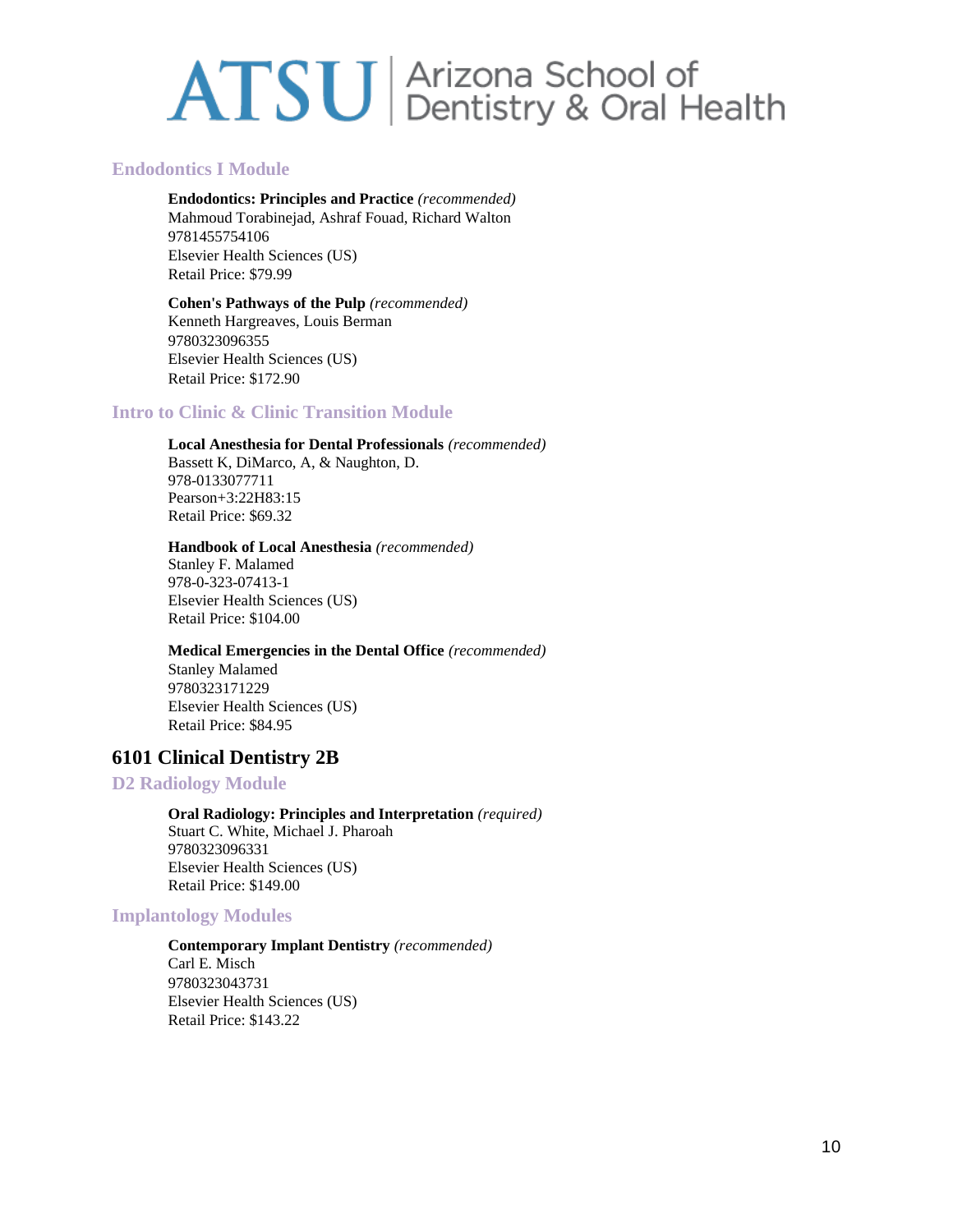## **D2 Perio Module**

**Carranza's Clinical Periodontology** *(recommended)* Michael Newman, Henry Takei, Fermin Carranza 9780323188241 Elsevier Health Sciences (US) Retail Price: \$175.00

# **D2 Fixed Prosthodontics (FPD) Module**

**Fundamentals of Fixed Prosthodontics** *(recommended)* Herbert T. Shillingburg, Jr 978-0-86715-636-2 Quintessence Publishing (IL) Retail Price: \$101.00

**Contemporary Fixed Prosthodontics** *(recommended)* Stephen Rosenstiel, Martin Land, Junhei Fujimoto 9780323080118 Elsevier Health Sciences (US) Retail Price: \$169.00

## **Endodontics II Module**

**Endodontics: Principles and Practice** *(recommended)* Mahmoud Torabinejad, Ashraf Fouad, Richard Walton 9781455754106 Elsevier Health Sciences (US) Retail Price: \$79.99

**Cohen's Pathways of the Pulp** *(recommended)* Kenneth Hargreaves, Louis Berman 9780323096355 Elsevier Health Sciences (US) Retail Price: \$172.90

# **Intro to Clinic & Clinic Transition Module**

**Medical Emergencies in the Dental Office** *(recommended)* Stanley Malamed 9780323171229 Elsevier Health Sciences (US) Retail Price: \$84.95

# **6200 Community Dentistry 2A**

# **Dentistry in the Community (DIC) Module**

#### **Essentials Of Epidemiology In Public Health** *(recommended)*

Ann Aschengrau 9781284045758 Jones & Bartlett Learning Retail Price: \$68.00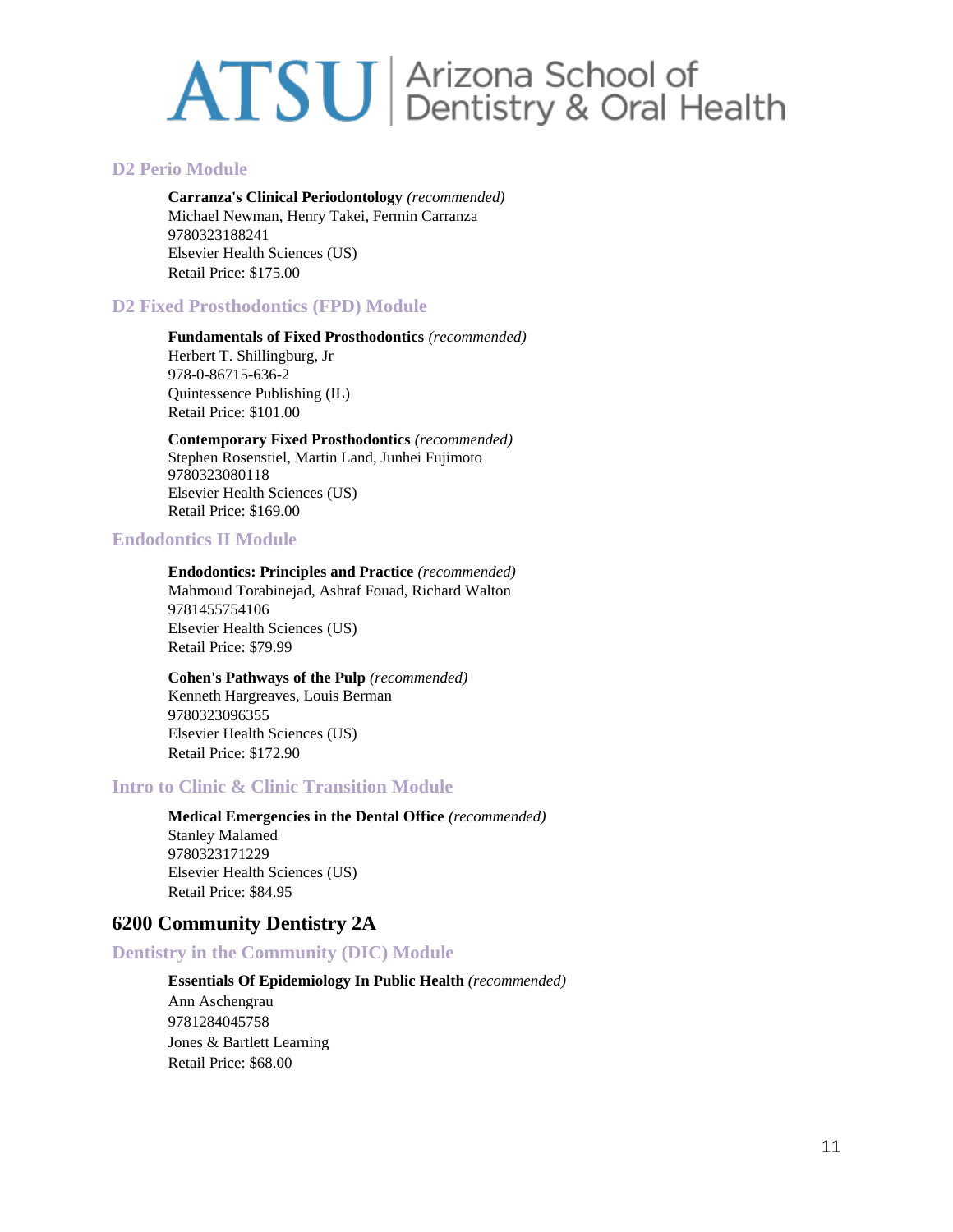#### **Global Health 101** *(recommended)*

Richard Skolnik 9781284024296 Jones & Bartlett Learning Retail Price: \$30.58

# **6201 Community Dentistry 2B**

# **D2 Dentistry in the Community (DIC) Module**

## **Essentials Of Epidemiology In Public Health** *(recommended)*

Ann Aschengrau 9781284045758 Jones & Bartlett Learning Retail Price: \$68.00

**Global Health 101** *(recommended)* Richard Skolnik 9781284024296 Jones & Bartlett Learning Retail Price: \$30.58

# **7000 Fundamentals of Patient Management 3A**

# **Advanced Clinic Seminar Module**

**Medical Emergencies in the Dental Office** *(recommended)* Stanley Malamed 9780323171229 Elsevier Health Sciences (US) Retail Price: \$84.95

# **Patient Management Cases (PMC) Module**

## **Oral Diagnosis, Oral Medicine, and Treatment Planning** *(recommended)* Steven L. Bricker 0-8121-1605-4 PMPH-USA, Ltd. Retail Price: \$70.95

**Burket's Oral Medicine** *(recommended)* Michael Glick 9781607951889 PMPH-USA, Ltd. Retail Price: \$38.86

### **Health Behavior Change in the Dental Practice** *(recommended)*

Christoph Ramseier and Jean E. Suvan 9781119946274 Wiley Global Research (STMS) Retail Price: \$50.54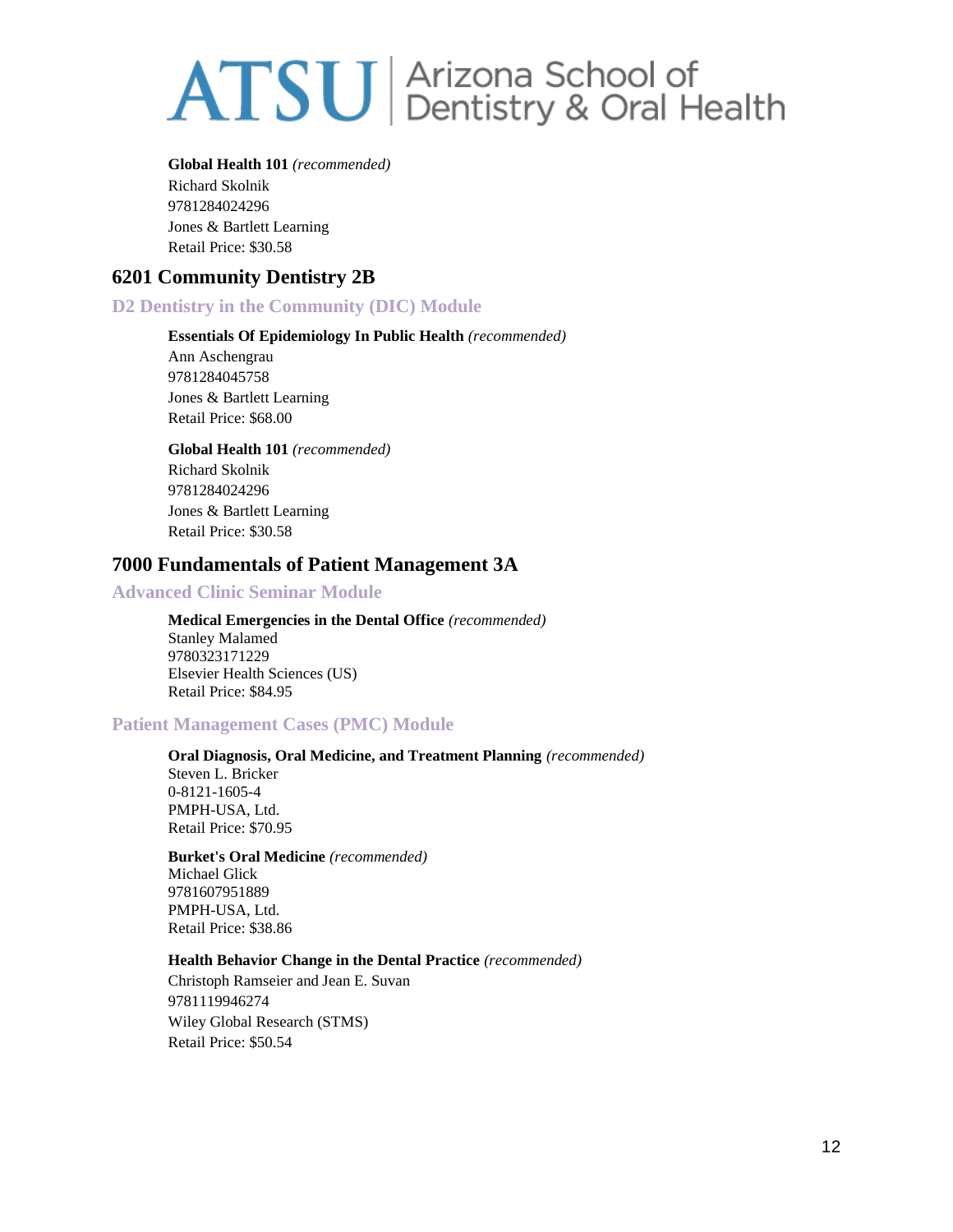# **7001 Fundamentals of Patient Management 3B**

# **Patient Management Cases (PMC) Module**

#### **Oral Diagnosis, Oral Medicine, and Treatment Planning** *(recommended)*

Steven L. Bricker 0-8121-1605-4 PMPH-USA, Ltd. Retail Price: \$70.95

#### **Burket's Oral Medicine (recommended)** Michael Glick

9781607951889 PMPH-USA, Ltd. Retail Price: \$38.86

#### **Health Behavior Change in the Dental Practice** *(recommended)*

Christoph Ramseier and Jean E. Suvan 9781119946274 Wiley Global Research (STMS) Retail Price: \$50.54

# **7101 Clinical Dentistry 3B**

# **Comprehensive Care Clinic Module**

## **Medical Emergencies in the Dental Office** *(recommended)*

Stanley Malamed 9780323171229 Elsevier Health Sciences (US) Retail Price: \$84.95

### **Fundamentals of Fixed Prosthodontics** *(recommended)*

Herbert T. Shillingburg, Jr 978-0-86715-636-2 Quintessence Publishing (IL) Retail Price: \$101.00

### **Contemporary Orthodontics** *(recommended)*

William Proffit, Henry Fields, David Sarver 978-0-323-08317-1 Elsevier Health Sciences (US) Retail Price: \$179.00

### **Mosby's Orthodontic Review** *(recommended)*

Jeryl English 9780323186964 Elsevier Health Sciences (US) Retail Price: \$103.28

#### **Endodontics: Principles and Practice** *(recommended)* Mahmoud Torabinejad, Ashraf Fouad, Richard Walton 9781455754106 Elsevier Health Sciences (US) Retail Price: \$79.99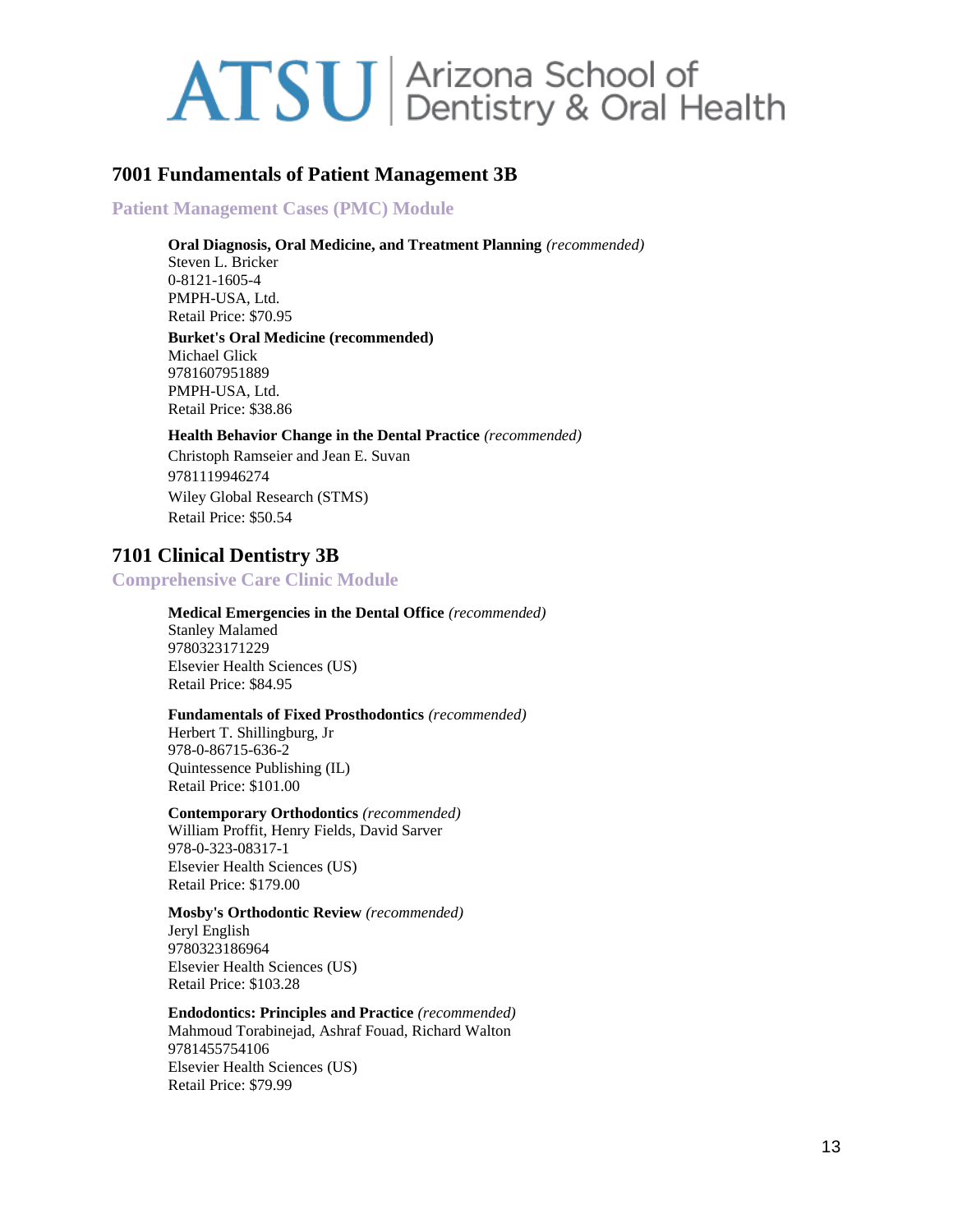## **Cohen's Pathways of the Pulp** *(recommended)*

Kenneth Hargreaves, Louis Berman 9780323096355 Elsevier Health Sciences (US) Retail Price: \$172.90

#### **Contemporary Implant Dentistry** *(recommended)*

Carl E. Misch 9780323043731 Elsevier Health Sciences (US) Retail Price: \$143.22

#### **Contemporary Oral and Maxillofacial Surgery** *(recommended)*

James Hupp, Myron Tucker, Edward Ellis 978-0-323-09177-0 Elsevier Health Sciences (US) Retail Price: \$37.20

### **McDonald and Avery Dentistry for the Child and Adolescent** *(required)*

Jeffrey Dean, Ralph McDonald, David Avery 978-0-323-05724-0 Elsevier Health Sciences (US) Retail Price: \$132.00

#### **Pediatric Dentistry: Infancy Through Adolescence** *(required)*

Paul Casamassimo 978-0-323-08546-5 Elsevier Health Sciences (US) Retail Price: \$29.09

# **7200 Community Dentistry 3A**

# **Community Dentistry (DIC) Module**

## **Essentials Of Epidemiology In Public Health** *(recommended)*

Ann Aschengrau 9781284045758 Jones & Bartlett Learning Retail Price: \$68.00

# **Global Health 101** *(recommended)* Richard Skolnik 9781284024296 Jones & Bartlett Learning Retail Price: \$30.58

# **7201 Community Dentistry 3B**

# **Service Learning (DIC) Module**

# **Essentials Of Epidemiology In Public Health** *(recommended)*

Ann Aschengrau 9781284045758 Jones & Bartlett Learning Retail Price: \$68.00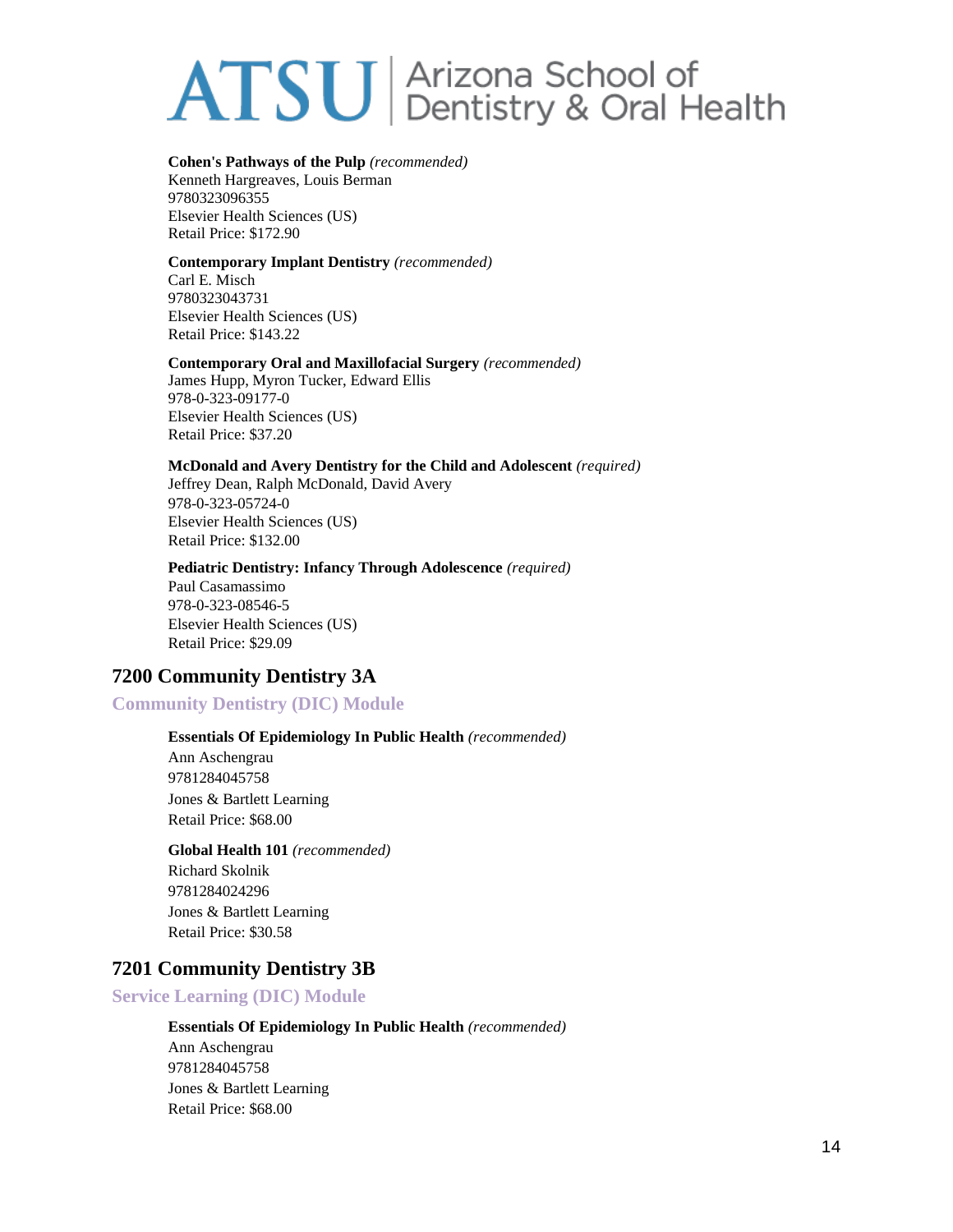**Global Health 101** *(recommended)* Richard Skolnik 9781284024296 Jones & Bartlett Learning Retail Price: \$30.58

# **8000 Fundamentals of Patient Management 4A**

# **Advanced Clinic Seminar Module**

**Medical Emergencies in the Dental Office** *(recommended)* Stanley Malamed 9780323171229 Elsevier Health Sciences (US) Retail Price: \$84.95

#### **Fundamentals of Fixed Prosthodontics** *(recommended)*

Herbert T. Shillingburg, Jr 978-0-86715-636-2 Quintessence Publishing (IL) Retail Price: \$101.00

#### **Contemporary Orthodontics** *(recommended)*

William Proffit, Henry Fields, David Sarver 978-0-323-08317-1 Elsevier Health Sciences (US) Retail Price: \$179.00

#### **Mosby's Orthodontic Review** *(recommended)*

Jeryl English 9780323186964 Elsevier Health Sciences (US) Retail Price: \$103.28

#### **Oral Radiology: Principles and Interpretation** *(required)*

Stuart C. White, Michael J. Pharoah 9780323096331 Elsevier Health Sciences (US) Retail Price: \$149.00

### **Endodontics: Principles and Practice** *(recommended)*

Mahmoud Torabinejad, Ashraf Fouad, Richard Walton 9781455754106 Elsevier Health Sciences (US) Retail Price: \$79.99

#### **Cohen's Pathways of the Pulp** *(recommended)*

Kenneth Hargreaves, Louis Berman 9780323096355 Elsevier Health Sciences (US) Retail Price: \$172.90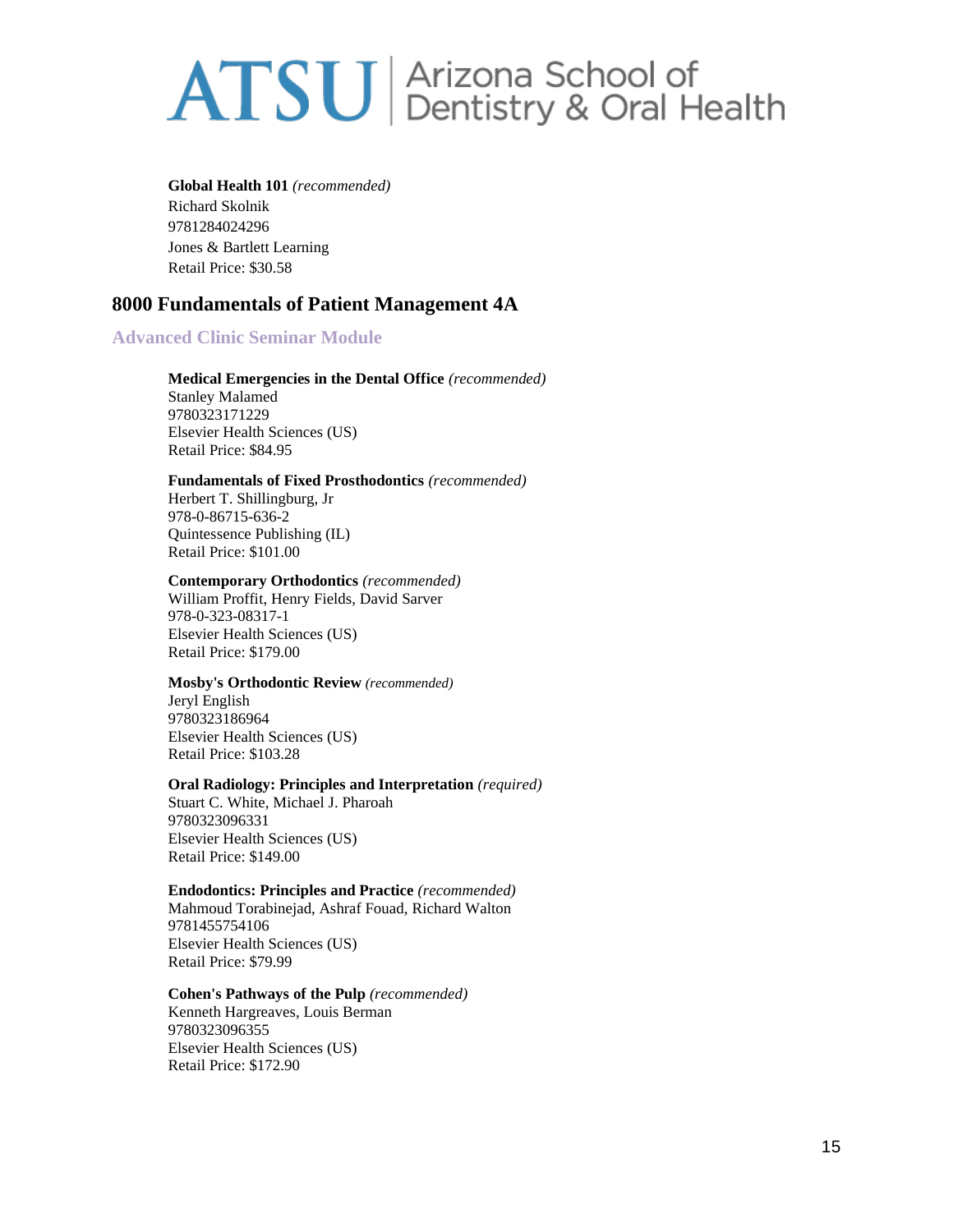#### **Contemporary Implant Dentistry** *(recommended)*

Carl E. Misch 9780323043731 Elsevier Health Sciences (US) Retail Price: \$143.22

#### **Contemporary Oral and Maxillofacial Surgery** *(recommended)*

James Hupp, Myron Tucker, Edward Ellis 978-0-323-09177-0 Elsevier Health Sciences (US) Retail Price: \$37.20

#### **McDonald and Avery Dentistry for the Child and Adolescent** *(recommended)*

Jeffrey Dean, Ralph McDonald, David Avery 978-0-323-05724-0 Elsevier Health Sciences (US) Retail Price: \$132.00

#### **Pediatric Dentistry: Infancy Through Adolescence** *(recommended)*

Paul Casamassimo 978-0-323-08546-5 Elsevier Health Sciences (US) Retail Price: \$29.09

# **8101 Clinical Dentistry 4B**

# **Comprehensive Care Clinic Module**

## **Medical Emergencies in the Dental Office** *(recommended)*

Stanley Malamed 9780323171229 Elsevier Health Sciences (US) Retail Price: \$84.95

#### **Fundamentals of Fixed Prosthodontics** *(recommended)*

Herbert T. Shillingburg, Jr 978-0-86715-636-2 Quintessence Publishing (IL) Retail Price: \$101.00

# **Contemporary Orthodontics** *(recommended)*

William Proffit, Henry Fields, David Sarver 978-0-323-08317-1 Elsevier Health Sciences (US) Retail Price: \$179.00

#### **Mosby's Orthodontic Review** *(recommended)*

Jeryl English 9780323186964 Elsevier Health Sciences (US) Retail Price: \$103.28

#### **Oral Radiology: Principles and Interpretation** *(required)* Stuart C. White, Michael J. Pharoah 9780323096331 Elsevier Health Sciences (US) Retail Price: \$149.00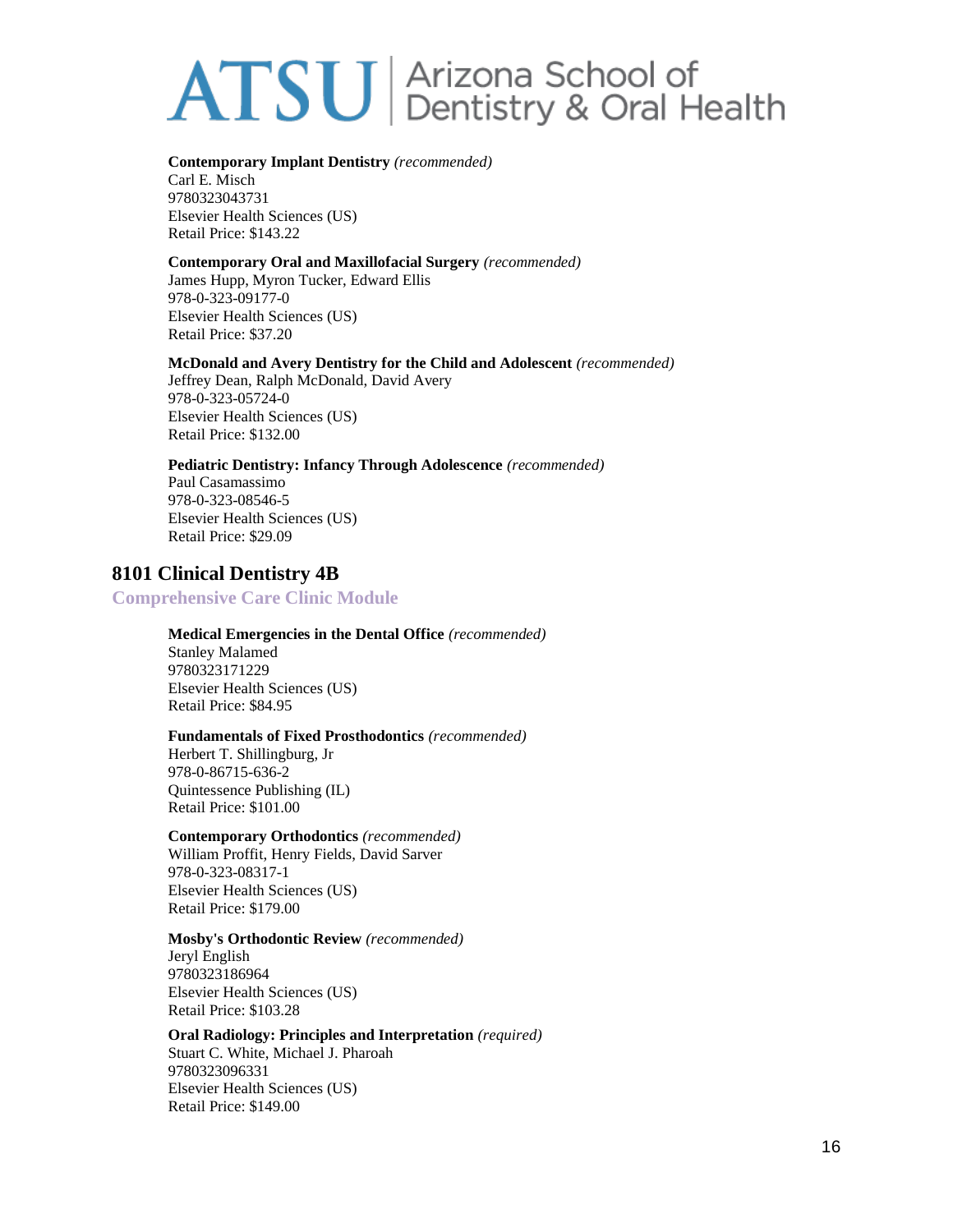## **Endodontics: Principles and Practice** *(recommended)*

Mahmoud Torabinejad, Ashraf Fouad, Richard Walton 9781455754106 Elsevier Health Sciences (US) Retail Price: \$79.99

### **Cohen's Pathways of the Pulp** *(recommended)*

Kenneth Hargreaves, Louis Berman 9780323096355 Elsevier Health Sciences (US) Retail Price: \$172.90

### **Contemporary Implant Dentistry** *(recommended)*

Carl E. Misch 9780323043731 Elsevier Health Sciences (US) Retail Price: \$143.22

#### **Contemporary Oral and Maxillofacial Surgery** *(recommended)*

James Hupp, Myron Tucker, Edward Ellis 978-0-323-09177-0 Elsevier Health Sciences (US) Retail Price: \$37.20

#### **McDonald and Avery Dentistry for the Child and Adolescent** *(recommended)*

Jeffrey Dean, Ralph McDonald, David Avery 978-0-323-05724-0 Elsevier Health Sciences (US) Retail Price: \$132.00

### **Pediatric Dentistry: Infancy Through Adolescence** *(recommended)*

Paul Casamassimo 978-0-323-08546-5 Elsevier Health Sciences (US) Retail Price: \$29.09

# **8200 Community Dentistry 4A**

# **Clinical Community Dentistry (ICSP Rotations) Module**

# **Essentials Of Epidemiology In Public Health** *(recommended)*

Ann Aschengrau 9781284045758 Jones & Bartlett Learning Retail Price: \$68.00

### **Global Health 101** *(recommended)*

Richard Skolnik 9781284024296 Jones & Bartlett Learning Retail Price: \$30.58